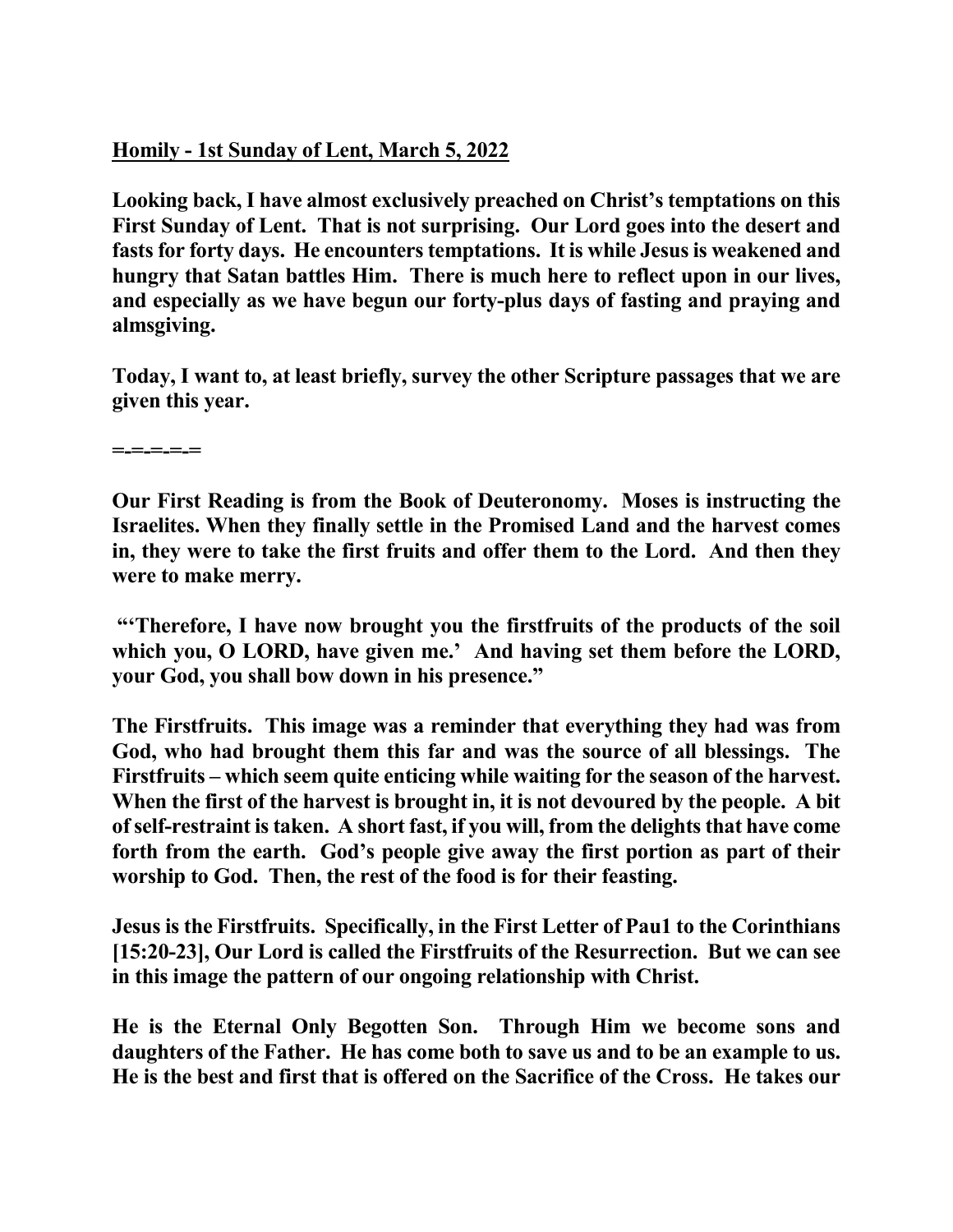**humble offering of bread and wine and transforms it into His very self to be offered to the Father in the Eucharist.** 

**Here, at the beginning of Lent, in the first days especially, we pay attention to these firstfruits of our prayer and fasting and almsgiving. And often we sense a firstfruits of blessings already stirring in our souls through our Lenten efforts.** 

**=-=-=-=-=** 

**Our Responsorial is from Psalm Ninety-One [Salmo 90].** 

**This Psalm is not used as often in Mass as some others, such as Psalm twentythree. But it has inspired many hymns. [(In English) And in English, one of those Hymns has become very popular and a standard that is requested – "On Eagle's Wings."]** 

**This Psalm was obviously known enough by the Israelites of the time that the Devil in today's gospel passage tried to use it against Jesus. He used it as a scriptural reason to steer in a different direction from the divine plan. The line used, is:** 

**"For to his angels he has given command about you, that they guard you in all your ways. Upon their hands they shall bear you up, lest you dash your foot against a stone."** 

**The angels do indeed serve Christ, and God has given us each a Guardian Angel. This is a comfort and an encouragement in times of trouble. And it also is a truth that lightens our hearts. But as our Lord Himself attested, it is not to be a source of pride or selfish power.** 

**=-=-=-=-=** 

**Our Second Reading seems to echo the theme of our Responsorial Psalm. The Old Testament Hymn sings of the protection one receives from God the Almighty. And This New Testament passage gives a wonderful proclamation of our safety in believing in Christ. In the context of the letter, it is an assertion that our relationship with God is in Christ whether we are Jewish or Greek. In the context of this weekend, we know that in the middle of all the turmoil and temptation we experience, no one who believes in Christ is left alone.**